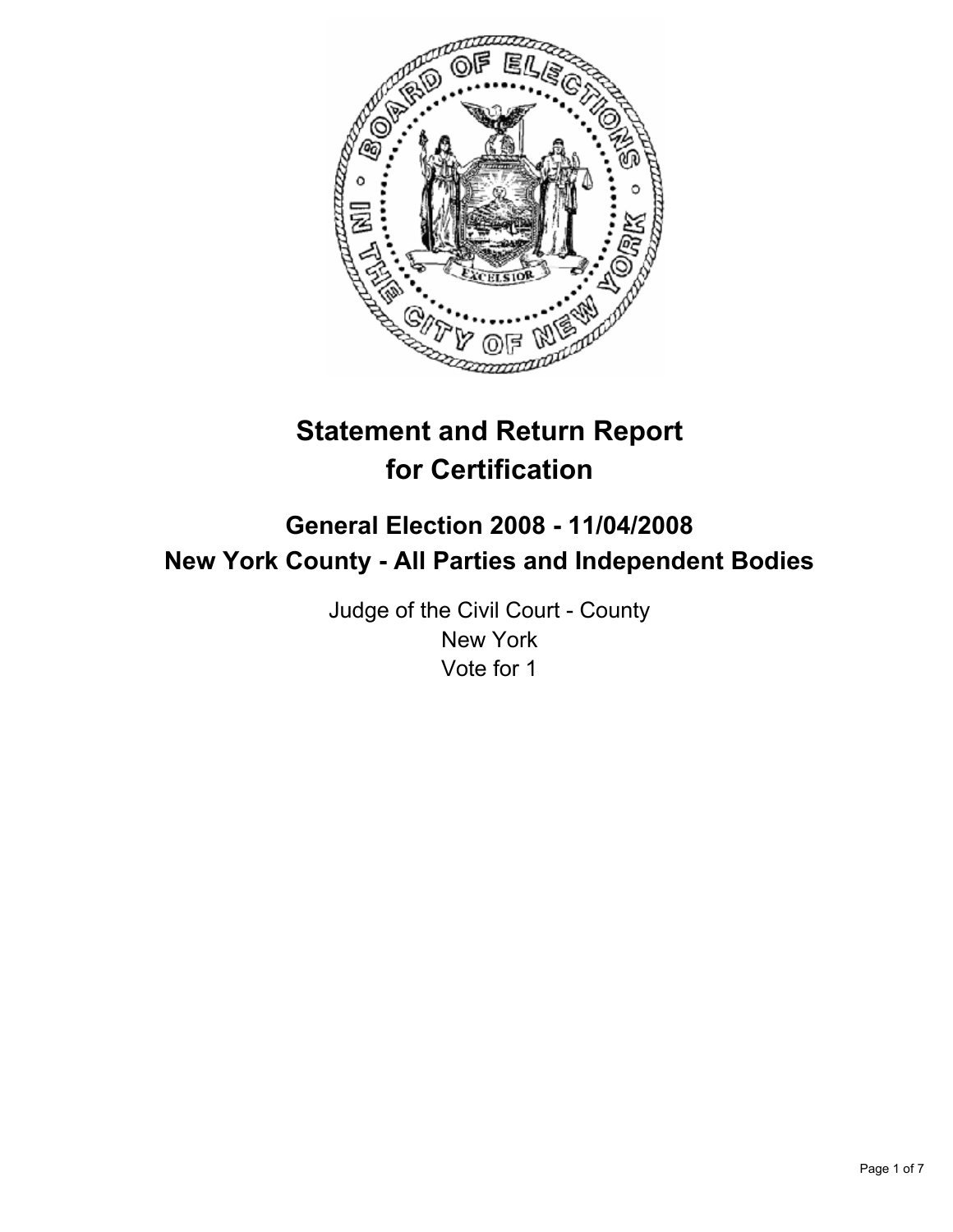

| PUBLIC COUNTER                  | 39,600 |
|---------------------------------|--------|
| <b>EMERGENCY</b>                | 268    |
| ABSENTEE/MILITARY               | 1,468  |
| <b>AFFIDAVIT</b>                | 2,066  |
| <b>Total Ballots</b>            | 44,042 |
| NANCY M BANNON (DEMOCRATIC)     | 25,321 |
| ALAN FLACKS (WRITE-IN)          |        |
| ALICIA MCMILLEN (WRITE-IN)      |        |
| COURT GOLUMBIC (WRITE-IN)       |        |
| <b>JUDITH GISCHE (WRITE-IN)</b> |        |
| MARCY L. KAHN (WRITE-IN)        |        |
| MATT COLEMAN (WRITE-IN)         |        |
| NONE OF THE ABOVE (WRITE-IN)    |        |
| ROB SHAPIRO (WRITE-IN)          |        |
| RON PAUL (WRITE-IN)             |        |
| SARA LESCZYNSKI (WRITE-IN)      |        |
| <b>Total Votes</b>              | 25,331 |
| Unrecorded                      | 18,711 |

#### **Assembly District 65**

| <b>PUBLIC COUNTER</b>       | 54,027 |  |
|-----------------------------|--------|--|
| <b>EMERGENCY</b>            | 18     |  |
| ABSENTEE/MILITARY           | 2,688  |  |
| AFFIDAVIT                   | 2,761  |  |
| <b>Total Ballots</b>        | 60,941 |  |
| NANCY M BANNON (DEMOCRATIC) | 35,953 |  |
| JOHN REDDY (WRITE-IN)       |        |  |
| ROD STEWART (WRITE-IN)      |        |  |
| <b>Total Votes</b>          | 35,955 |  |
| Unrecorded                  | 24,986 |  |

| <b>PUBLIC COUNTER</b>             | 58,049 |
|-----------------------------------|--------|
| <b>EMERGENCY</b>                  | 339    |
| ABSENTEE/MILITARY                 | 3,917  |
| <b>AFFIDAVIT</b>                  | 2,803  |
| <b>Total Ballots</b>              | 67,362 |
| NANCY M BANNON (DEMOCRATIC)       | 46,603 |
| <b>BORIS ZILBERMAN (WRITE-IN)</b> |        |
| KAHN (WRITE-IN)                   | 2      |
| LUDWIG VON MISES (WRITE-IN)       |        |
| MAO TSE-TUNG (WRITE-IN)           |        |
| <b>Total Votes</b>                | 46,608 |
| Unrecorded                        | 20,754 |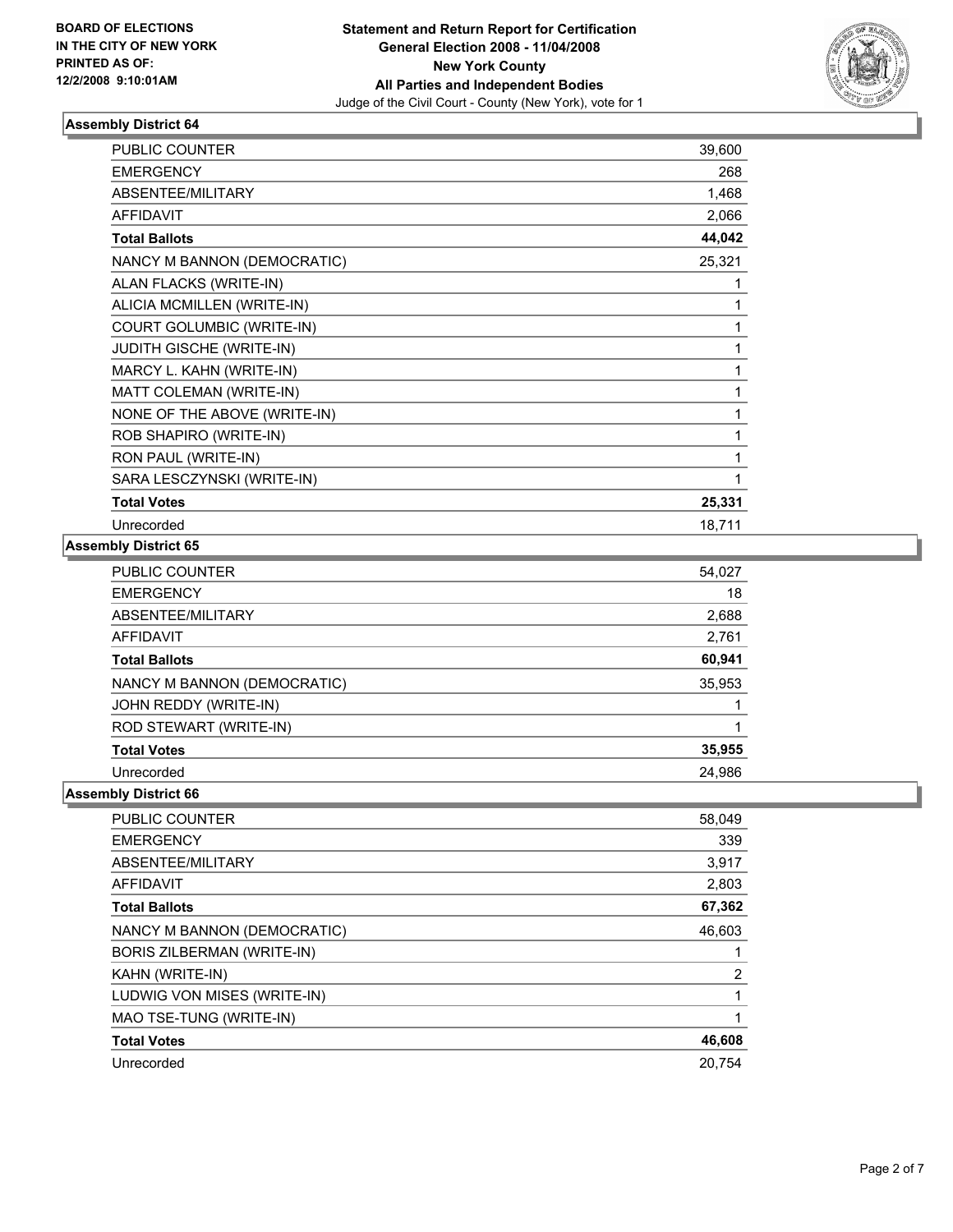

| PUBLIC COUNTER              | 60,184 |
|-----------------------------|--------|
| <b>EMERGENCY</b>            | 377    |
| ABSENTEE/MILITARY           | 3,482  |
| AFFIDAVIT                   | 2,600  |
| <b>Total Ballots</b>        | 68,608 |
| NANCY M BANNON (DEMOCRATIC) | 45,632 |
| DAVID SACK (WRITE-IN)       |        |
| <b>Total Votes</b>          | 45,633 |
| Unrecorded                  | 22.975 |

## **Assembly District 68**

| PUBLIC COUNTER              | 41,406 |
|-----------------------------|--------|
| <b>EMERGENCY</b>            | 264    |
| ABSENTEE/MILITARY           | 1,079  |
| AFFIDAVIT                   | 2,542  |
| <b>Total Ballots</b>        | 45,563 |
| NANCY M BANNON (DEMOCRATIC) | 26,967 |
| TROY WHITE (WRITE-IN)       |        |
| <b>Total Votes</b>          | 26,968 |
| Unrecorded                  | 18,595 |

#### **Assembly District 69**

| 54,202 |
|--------|
| 503    |
| 2,626  |
| 2,206  |
| 60,942 |
| 40,935 |
|        |
|        |
|        |
|        |
| 40,939 |
| 20,003 |
|        |

| <b>PUBLIC COUNTER</b>       | 46,522 |
|-----------------------------|--------|
| <b>EMERGENCY</b>            | 621    |
| ABSENTEE/MILITARY           | 1,309  |
| AFFIDAVIT                   | 2,839  |
| <b>Total Ballots</b>        | 51,531 |
| NANCY M BANNON (DEMOCRATIC) | 32,773 |
| <b>Total Votes</b>          | 32,773 |
| Unrecorded                  | 18,758 |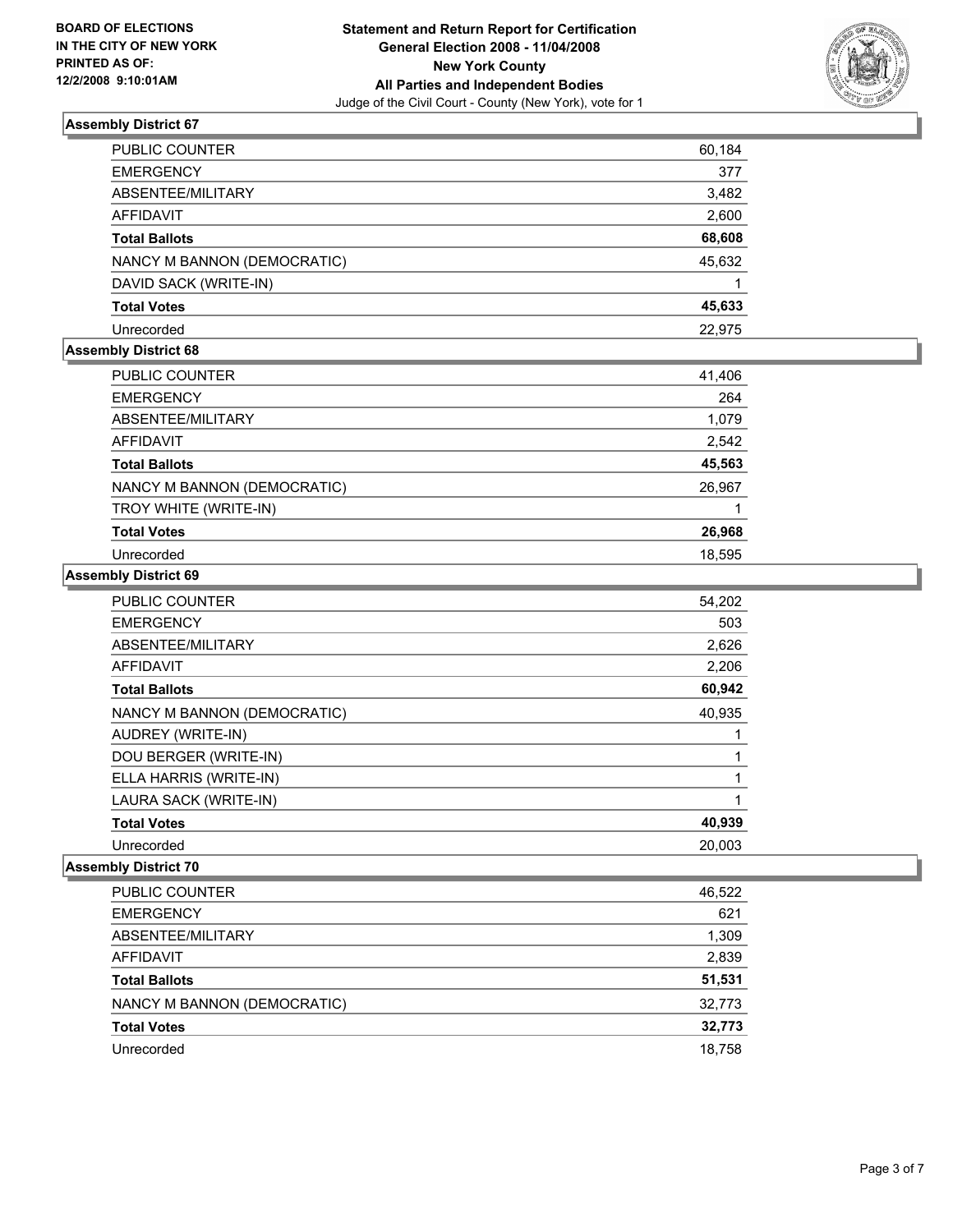

| <b>PUBLIC COUNTER</b>        | 44,210 |
|------------------------------|--------|
| <b>EMERGENCY</b>             | 383    |
| ABSENTEE/MILITARY            | 1,272  |
| AFFIDAVIT                    | 2,313  |
| <b>Total Ballots</b>         | 48,671 |
| NANCY M BANNON (DEMOCRATIC)  | 31,509 |
| AVI BERLINER (WRITE-IN)      |        |
| NEER ASHERIE (WRITE-IN)      |        |
| REBECCA GREENBERG (WRITE-IN) |        |
| <b>Total Votes</b>           | 31,512 |
| Unrecorded                   | 17,159 |

## **Assembly District 72**

| <b>PUBLIC COUNTER</b>                 | 34,350 |
|---------------------------------------|--------|
| <b>EMERGENCY</b>                      | 126    |
| ABSENTEE/MILITARY                     | 524    |
| <b>AFFIDAVIT</b>                      | 1,610  |
| <b>Total Ballots</b>                  | 36,924 |
| NANCY M BANNON (DEMOCRATIC)           | 22,722 |
| DECOLONIZE PUERTO RICO NOW (WRITE-IN) |        |
| <b>Total Votes</b>                    | 22,723 |
| Unrecorded                            | 14,201 |

| <b>PUBLIC COUNTER</b>       | 55,306 |
|-----------------------------|--------|
| <b>EMERGENCY</b>            | 781    |
| ABSENTEE/MILITARY           | 3,461  |
| AFFIDAVIT                   | 2,432  |
| <b>Total Ballots</b>        | 63,895 |
| NANCY M BANNON (DEMOCRATIC) | 35,568 |
| GAYLE S. SANDERS (WRITE-IN) |        |
| NANCY M BANNON (WRITE-IN)   |        |
| ROBERT BARZOWELL (WRITE-IN) |        |
| <b>Total Votes</b>          | 35,571 |
| Unrecorded                  | 28,324 |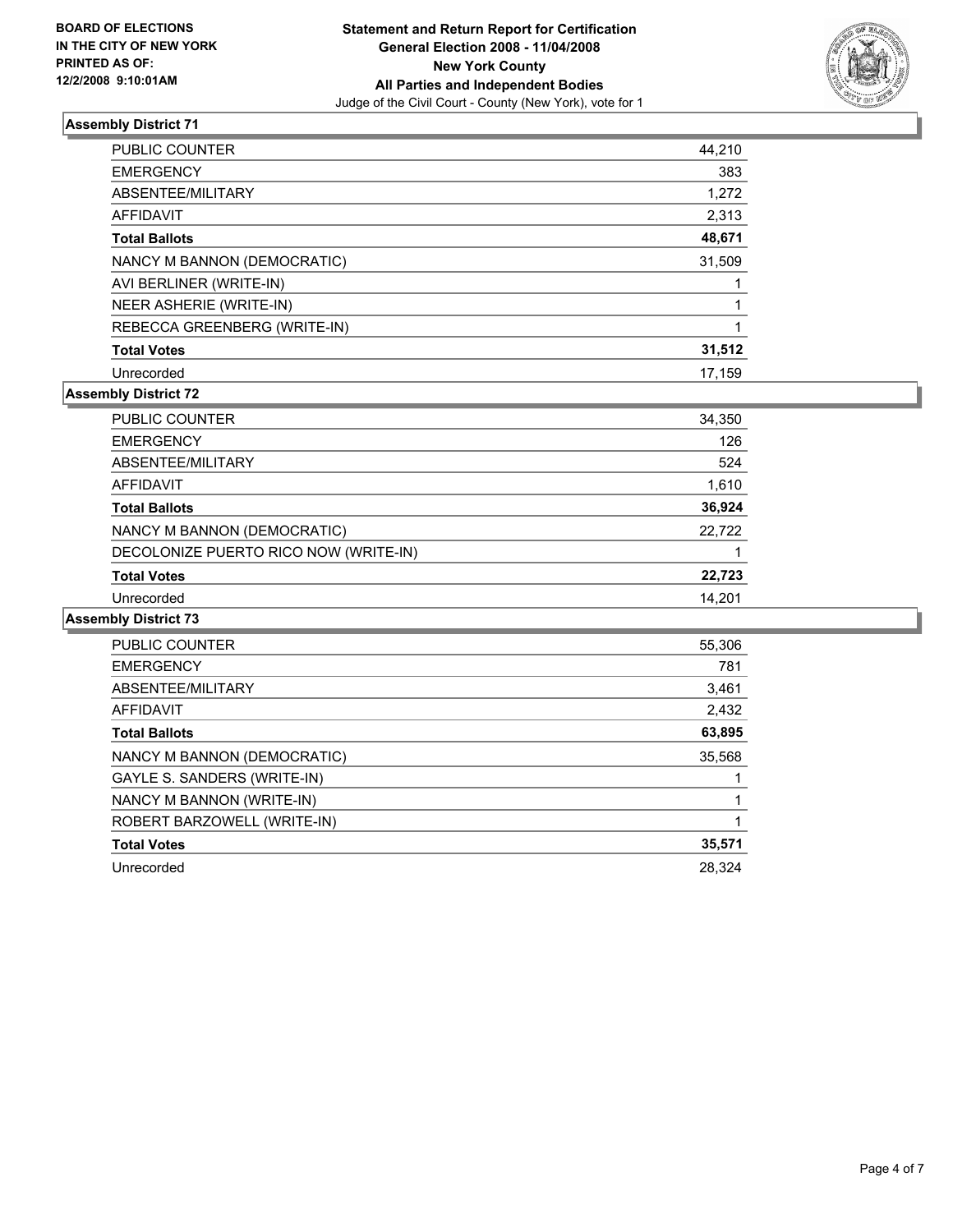

| PUBLIC COUNTER              | 53,063 |
|-----------------------------|--------|
| <b>EMERGENCY</b>            | 493    |
| ABSENTEE/MILITARY           | 2,367  |
| <b>AFFIDAVIT</b>            | 2,613  |
| <b>Total Ballots</b>        | 59,627 |
| NANCY M BANNON (DEMOCRATIC) | 37,558 |
| ENGLES (WRITE-IN)           |        |
| JOHN RIORDON (WRITE-IN)     |        |
| KENNETH ZWEIG (WRITE-IN)    |        |
| NONE (WRITE-IN)             |        |
| OPRAH WINFREY (WRITE-IN)    |        |
| RON PAUL (WRITE-IN)         |        |
| <b>Total Votes</b>          | 37,564 |
| Unrecorded                  | 22,063 |

| <b>PUBLIC COUNTER</b>        | 57,018 |
|------------------------------|--------|
| <b>EMERGENCY</b>             | 595    |
| ABSENTEE/MILITARY            | 3,268  |
| <b>AFFIDAVIT</b>             | 2,894  |
| <b>Total Ballots</b>         | 65,460 |
| NANCY M BANNON (DEMOCRATIC)  | 42,510 |
| CHUCK ZLATKIN (WRITE-IN)     |        |
| DANIEL MALDONADO (WRITE-IN)  |        |
| DAVID OLSEN (WRITE-IN)       |        |
| DENNIS F. DURANTE (WRITE-IN) |        |
| DONALD C. FARBER (WRITE-IN)  |        |
| JESSE VENTURA (WRITE-IN)     |        |
| LUCY MARTINEZ (WRITE-IN)     |        |
| ROB WHALEN (WRITE-IN)        |        |
| <b>Total Votes</b>           | 42,518 |
| Unrecorded                   | 22,942 |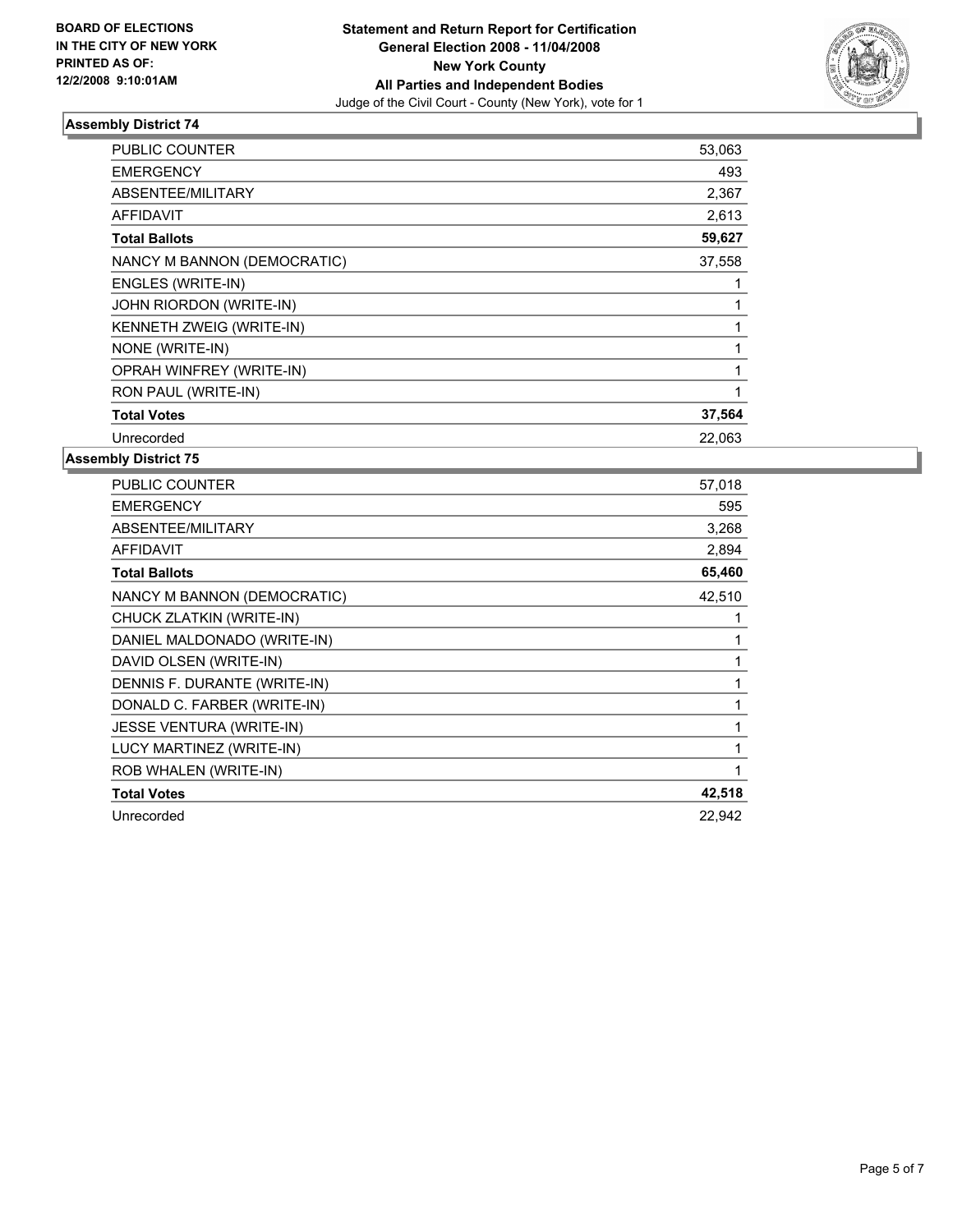

## **Total for Judge of the Civil Court - County (New York) - New York County**

| PUBLIC COUNTER                        | 597,937                 |
|---------------------------------------|-------------------------|
| <b>EMERGENCY</b>                      | 4,768                   |
| ABSENTEE/MILITARY                     | 27,461                  |
| <b>AFFIDAVIT</b>                      | 29,679                  |
| <b>Total Ballots</b>                  | 673,566                 |
| NANCY M BANNON (DEMOCRATIC)           | 424,051                 |
| ALAN FLACKS (WRITE-IN)                | 1                       |
| ALICIA MCMILLEN (WRITE-IN)            | 1                       |
| AUDREY (WRITE-IN)                     | 1                       |
| AVI BERLINER (WRITE-IN)               | 1                       |
| BORIS ZILBERMAN (WRITE-IN)            | 1                       |
| CHUCK ZLATKIN (WRITE-IN)              | 1                       |
| COURT GOLUMBIC (WRITE-IN)             | 1                       |
| DANIEL MALDONADO (WRITE-IN)           | 1                       |
| DAVID OLSEN (WRITE-IN)                | 1                       |
| DAVID SACK (WRITE-IN)                 | 1                       |
| DECOLONIZE PUERTO RICO NOW (WRITE-IN) | 1                       |
| DENNIS F. DURANTE (WRITE-IN)          | 1                       |
| DONALD C. FARBER (WRITE-IN)           | 1                       |
| DOU BERGER (WRITE-IN)                 | 1                       |
| ELLA HARRIS (WRITE-IN)                | 1                       |
| ENGLES (WRITE-IN)                     | 1                       |
| GAYLE S. SANDERS (WRITE-IN)           | 1                       |
| <b>JESSE VENTURA (WRITE-IN)</b>       | 1                       |
| JOHN REDDY (WRITE-IN)                 | 1                       |
| JOHN RIORDON (WRITE-IN)               | 1                       |
| <b>JUDITH GISCHE (WRITE-IN)</b>       | 1                       |
| KAHN (WRITE-IN)                       | $\overline{\mathbf{c}}$ |
| KENNETH ZWEIG (WRITE-IN)              | $\mathbf 1$             |
| LAURA SACK (WRITE-IN)                 | 1                       |
| LUCY MARTINEZ (WRITE-IN)              | 1                       |
| LUDWIG VON MISES (WRITE-IN)           | 1                       |
| MAO TSE-TUNG (WRITE-IN)               | 1                       |
| MARCY L. KAHN (WRITE-IN)              | 1                       |
| MATT COLEMAN (WRITE-IN)               | 1                       |
| NANCY M BANNON (WRITE-IN)             | 1                       |
| NEER ASHERIE (WRITE-IN)               | 1                       |
| NONE (WRITE-IN)                       | 1                       |
| NONE OF THE ABOVE (WRITE-IN)          | 1                       |
| OPRAH WINFREY (WRITE-IN)              | 1                       |
| REBECCA GREENBERG (WRITE-IN)          | 1                       |
| ROB SHAPIRO (WRITE-IN)                | 1                       |
| ROB WHALEN (WRITE-IN)                 | 1                       |
| ROBERT BARZOWELL (WRITE-IN)           | 1                       |
| ROD STEWART (WRITE-IN)                | 1                       |
| RON PAUL (WRITE-IN)                   | $\overline{\mathbf{c}}$ |
|                                       |                         |